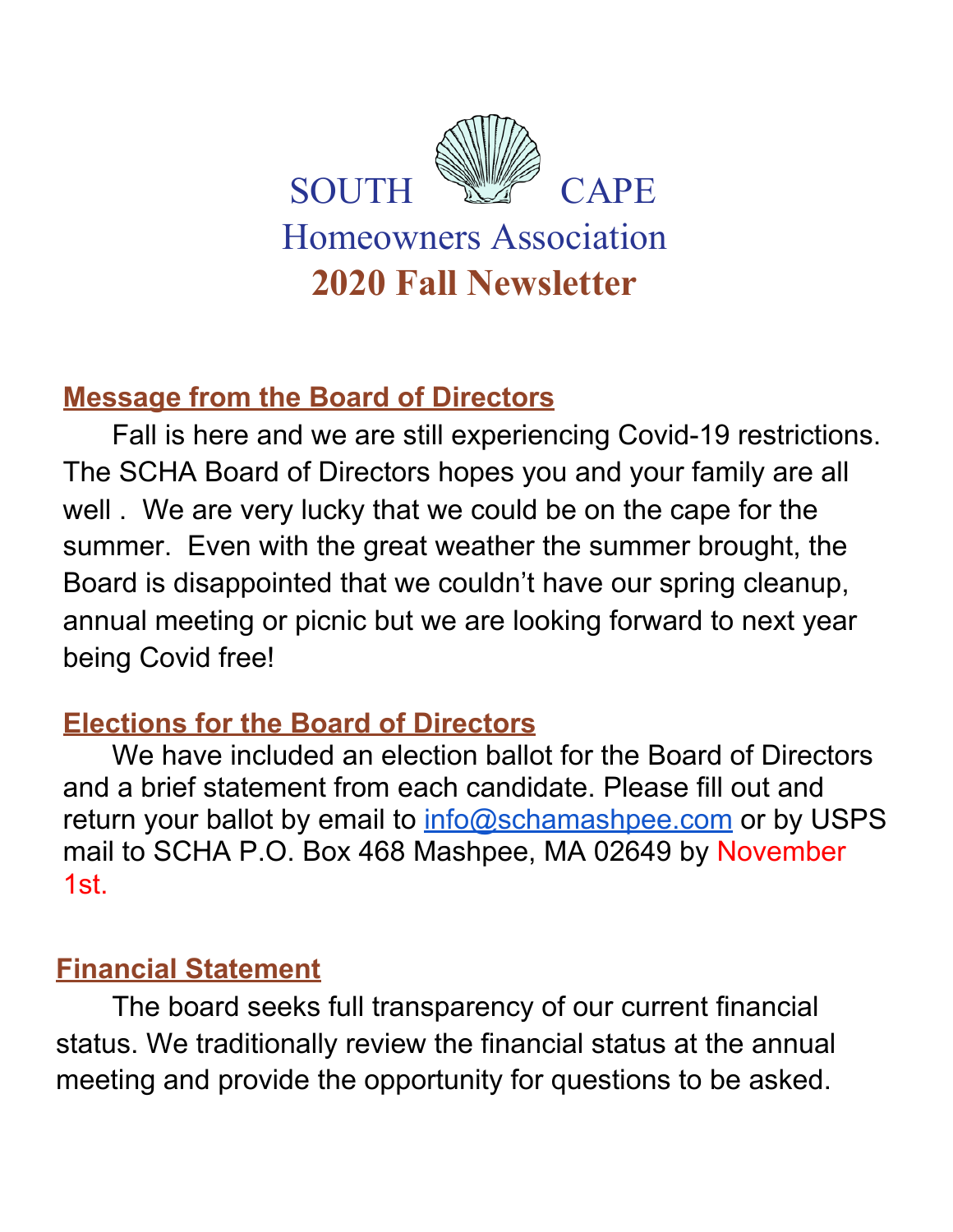Given the current situation we still want to provide the same transparency. Please email the board at [info@schamashpee.com](mailto:info@schamashpee.com) if you wish to receive a financial statement or have any questions or concerns.

## **Dock Updates**

As part of the process in developing the current dock and dinghy policy, the committee discovered that permitting for both docks were not current and have not been for several years. The board recognized the priority to re-permit both docks immediately. After researching the requirements, the board retained an experienced attorney and engineering company to work with the proper local and state officials. Substantial progress has been made and the permitting should be complete by the spring of 2021. If there are any changes to the dinghy or dock policy, we will communicate by email and provide updates on our website.

# **Roads**

Friendly reminder to move all basketball hoops away from the road by October 15th and through the winter season. The town requires they be moved to allow for snow plowing and road treatment.

Due to the continued pandemic and the need for volunteers, the Board has decided to postpone the project to determine the options for long term road care and the possibility of the town taking over the ownership and maintenance of the road surfaces.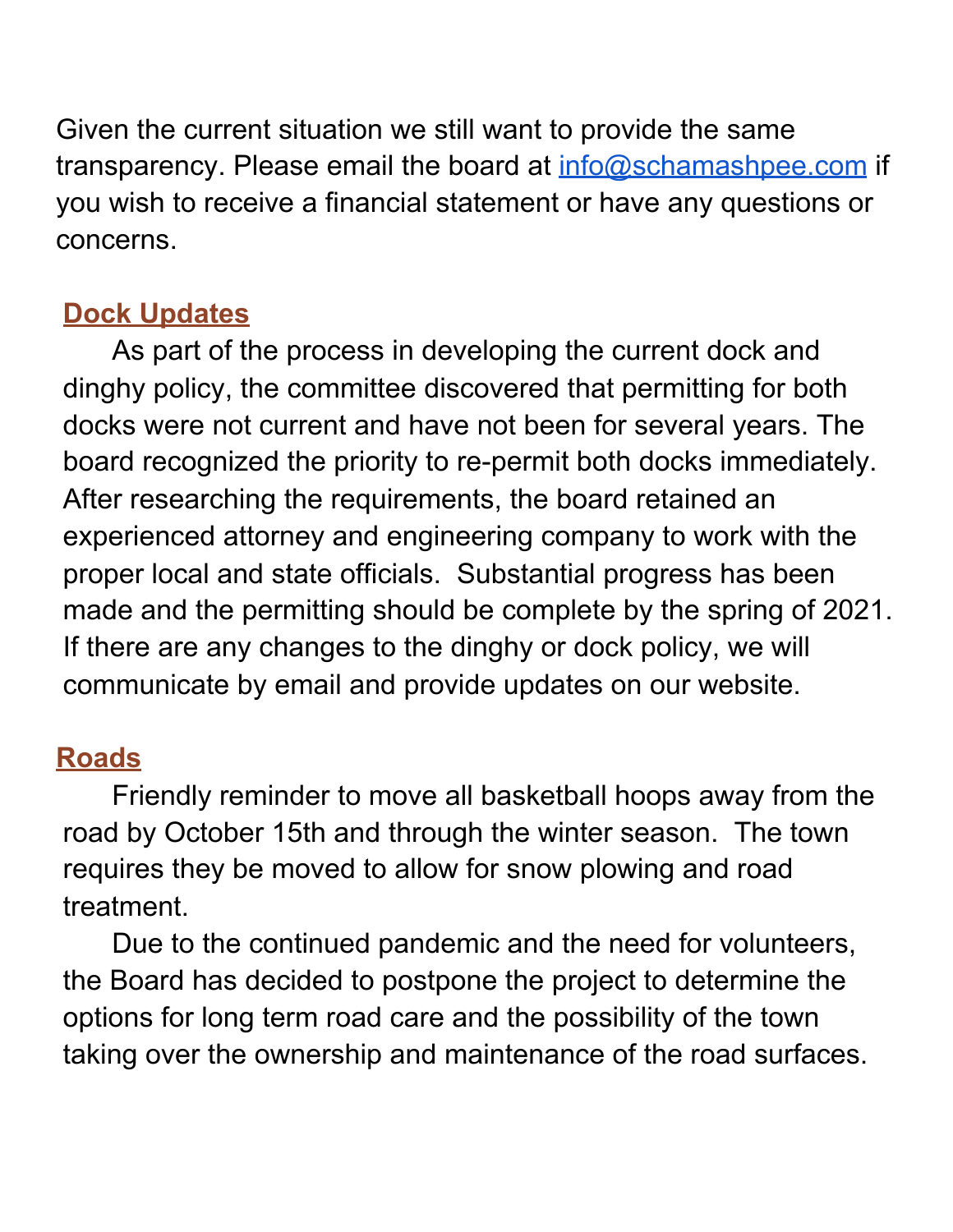As a requirement of plowing, the town will inspect and approve our roads. We are expecting additional findings this year and increasing pothole repair before the town will commit to plowing through the winter. Depending on the findings and cost, we may need to look at alternate options for road plowing. Any changes this winter will be communicated by email and posted on our website.

## **Landscaping**

The committee would like to thank those who have volunteered to plant, trim trees, remove debris, mulch and enhance our common circles; **the Cobaks, Dave Gitlin, Sam Robert, Carl Strazullo, Darien Homer, the Uminas, Jon Borowski, Betsey Pratt and Kay Kuhns.**

The landscape committee has pilings to the Whippoorwill and Manitoba entrances to protect them from vehicles driving on them causing erosion.

If you would like to help with any of the common areas please contact Roz ([rozjerry@verizon.net](mailto:rozjerry@verizon.nt)) or Betsey ([betseypratt@gmail.com](mailto:betseypratt@gmail.com) ).

# **Kayaks**

All kayaks must be removed from the racks by December 15th. The kayaks must be removed in order to prevent excess weight from snow and ice damaging the racks. If you are unable to remove your kayak, send us an email and we will gladly help you out.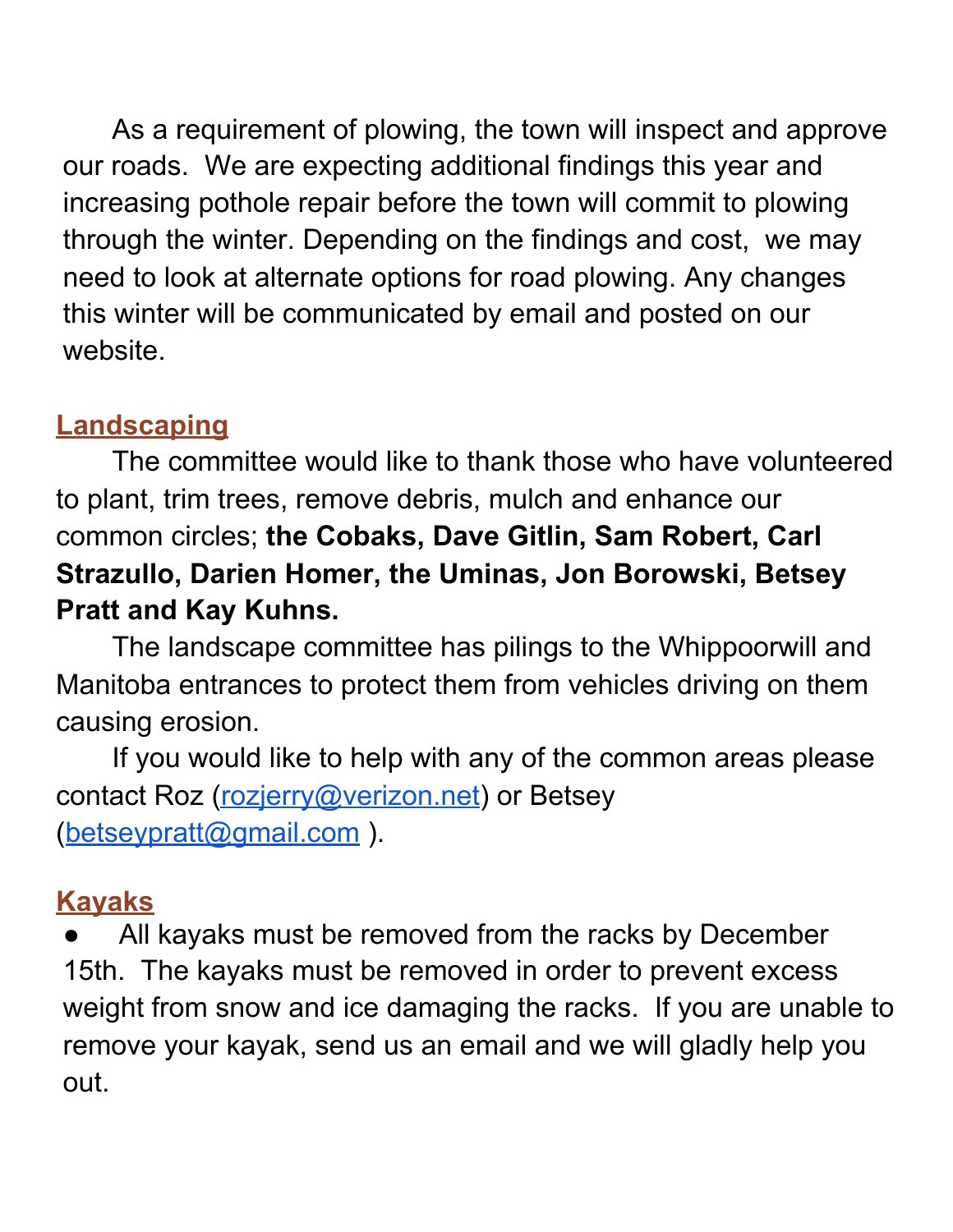All available rack space has been allocated. We are maintaining a waiting list and the board is discussing options for adding additional spaces. If you would like to add your name to the waiting list, please fill out the KAYAK RESERVATION FORM on SCHAMashpee.com under the drop down "more".

Renewal for spaces for 2021 is automatic. You will be billed in the spring with the annual dues.

#### **Welcome to the Neighborhood**

Zikas and Karen Tomas 159 Whippoorwill Circle

Jim and Ronnie Stowell 165 Whippoorwill Circle



#### **Member Directory**

If you haven't already done so, please enter your information [here](http://schamashpee.com/) or go to our website. By submitting the information you provided in the form located on our website, you are giving SCHA permission to include you in our Member Directory.

Once member information has been validated, we will include you in the directory. The Member Directory will ONLY be available to members.